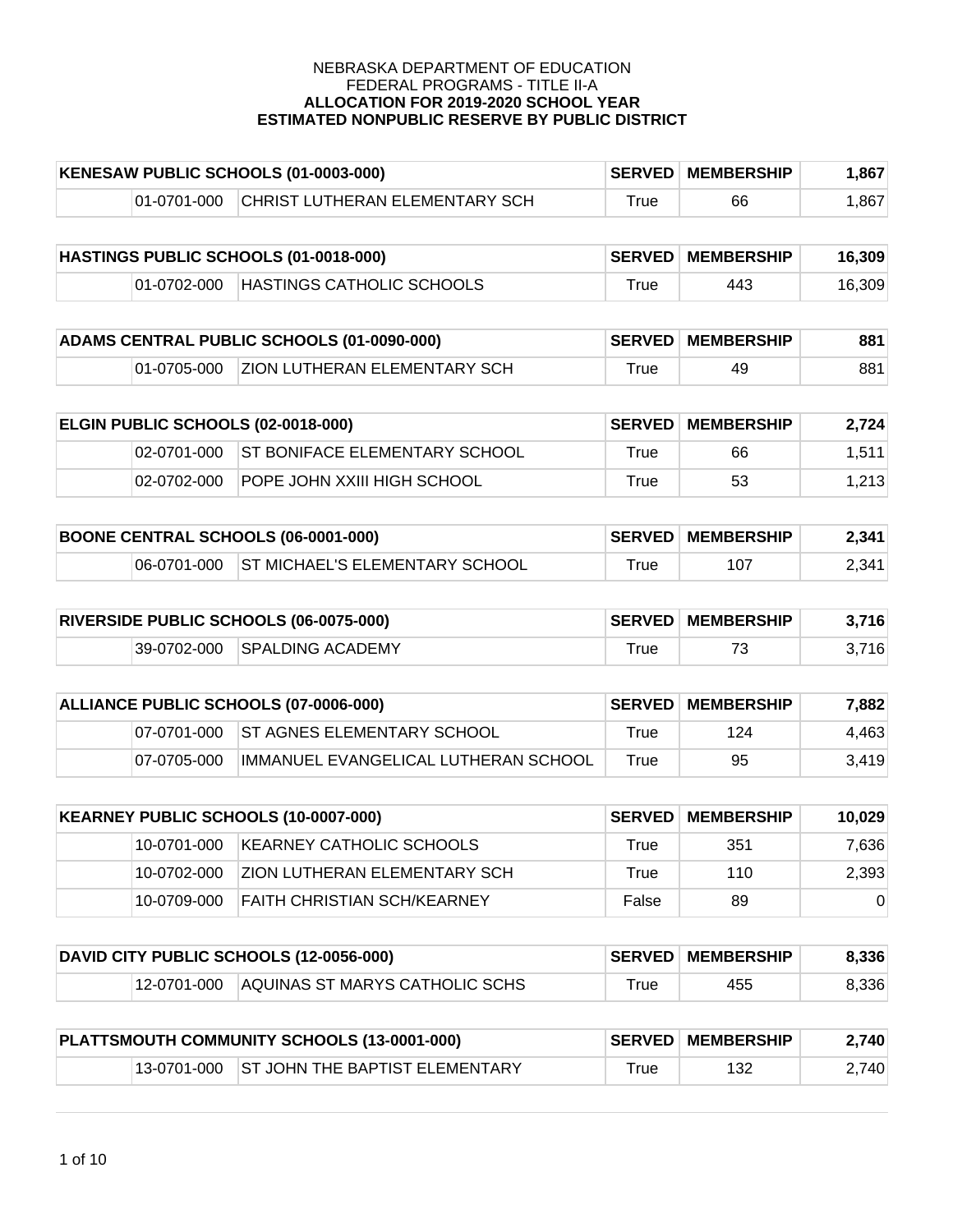| HARTINGTON NEWCASTLE PUBLIC SCHOOLS (14-0008-000) |             | <b>SERVED</b>                         | <b>MEMBERSHIP</b> | 5.261 |          |
|---------------------------------------------------|-------------|---------------------------------------|-------------------|-------|----------|
|                                                   | 14-0701-000 | <b>HOLY TRINITY ELEMENTARY SCHOOL</b> | True              | 153   | 4,820    |
|                                                   | 14-0702-000 | ICEDAR CATHOLIC HIGH SCHOOL           | False             | 180   | $\Omega$ |
|                                                   | 14-0703-000 | WEST CATHOLIC ELEMENTARY SCH          | True              | 14    | 441      |

| WYNOT PUBLIC SCHOOLS (14-0101-000) |              |                                                | <b>SERVED MEMBERSHIP</b> | 489 |     |
|------------------------------------|--------------|------------------------------------------------|--------------------------|-----|-----|
|                                    | '14-0704-000 | $\blacksquare$ [EAST CATHOLIC ELEMENTARY SCH ] | ™rue                     |     | 489 |

| VALENTINE COMMUNITY SCHOOLS (16-0006-000) |  |                                          | <b>SERVED MEMBERSHIP</b> |    |  |
|-------------------------------------------|--|------------------------------------------|--------------------------|----|--|
|                                           |  | 16-0701-000 ZION LUTHERAN ELEMENTARY SCH | False                    | 25 |  |

| <b>SUTTON PUBLIC SCHOOLS (18-0002-000)</b> |  |                                     | <b>SERVED MEMBERSHIP</b> |  |  |
|--------------------------------------------|--|-------------------------------------|--------------------------|--|--|
|                                            |  | 18-0701-000 SUTTON CHRISTIAN SCHOOL | False                    |  |  |

| CLARKSON PUBLIC SCHOOLS (19-0058-000) |  |                                            | <b>SERVED MEMBERSHIP</b> | 649 |     |
|---------------------------------------|--|--------------------------------------------|--------------------------|-----|-----|
|                                       |  | 19-0703-000 ST JOHN NEUMANN ELEMENTARY SCH | $\mathsf{True}$          | 20  | 649 |

| HOWELLS-DODGE CONSOLIDATED SCHOOLS (19-0070-000) |             |                                   | <b>SERVED MEMBERSHIP</b> | 2.784 |       |
|--------------------------------------------------|-------------|-----------------------------------|--------------------------|-------|-------|
|                                                  | 19-0704-000 | HOWELLS COMMUNITY CATHOLIC SCHOOL | True                     | 45    | 1.606 |
|                                                  | 27-0704-000 | <b>ST WENCESLAUS ELEM SCHOOL</b>  | True                     | 33    | 1,178 |

| <b>WEST POINT PUBLIC SCHOOLS (20-0001-000)</b> |             |                                                     | <b>SERVED MEMBERSHIP</b> | 10.461 |       |
|------------------------------------------------|-------------|-----------------------------------------------------|--------------------------|--------|-------|
|                                                |             | 20-0703-000 ST PAUL LUTHERAN ELEM SCHOOL            | True                     | 82     | 1.945 |
|                                                | 20-0710-000 | IGUARDIAN ANGELS CENTRAL CATHOLIC<br><b>SCHOOLS</b> | True                     | 359    | 8.516 |

| SO SIOUX CITY COMMUNITY SCHS (22-0011-000) |  |                                          | <b>SERVED MEMBERSHIP</b> | 5.313 |       |
|--------------------------------------------|--|------------------------------------------|--------------------------|-------|-------|
|                                            |  | 22-0701-000 ST MICHAEL ELEMENTARY SCHOOL | $\tau$ rue               | 155   | 5,313 |

| CHADRON PUBLIC SCHOOLS (23-0002-000) |              |                                     | <b>SERVED MEMBERSHIP</b> | $\bf{0}$ |          |
|--------------------------------------|--------------|-------------------------------------|--------------------------|----------|----------|
|                                      | 23-0701-000  | <b>PRAIRIE VIEW S D A SCHOOL</b>    | False                    |          | $\Omega$ |
|                                      | 23-0704-000  | <b>TRUNK BUTTE CHRISTIAN SCHOOL</b> | False                    | 3        | $\Omega$ |
|                                      | 23-0705-000  | <b>COLLEGE HEIGHTS ACADEMY</b>      | False                    | 9        | $\Omega$ |
|                                      | 123-0706-000 | GREAT FOUNDATIONS CHRISTIAN SCHOOL  | False                    | 13       | $\Omega$ |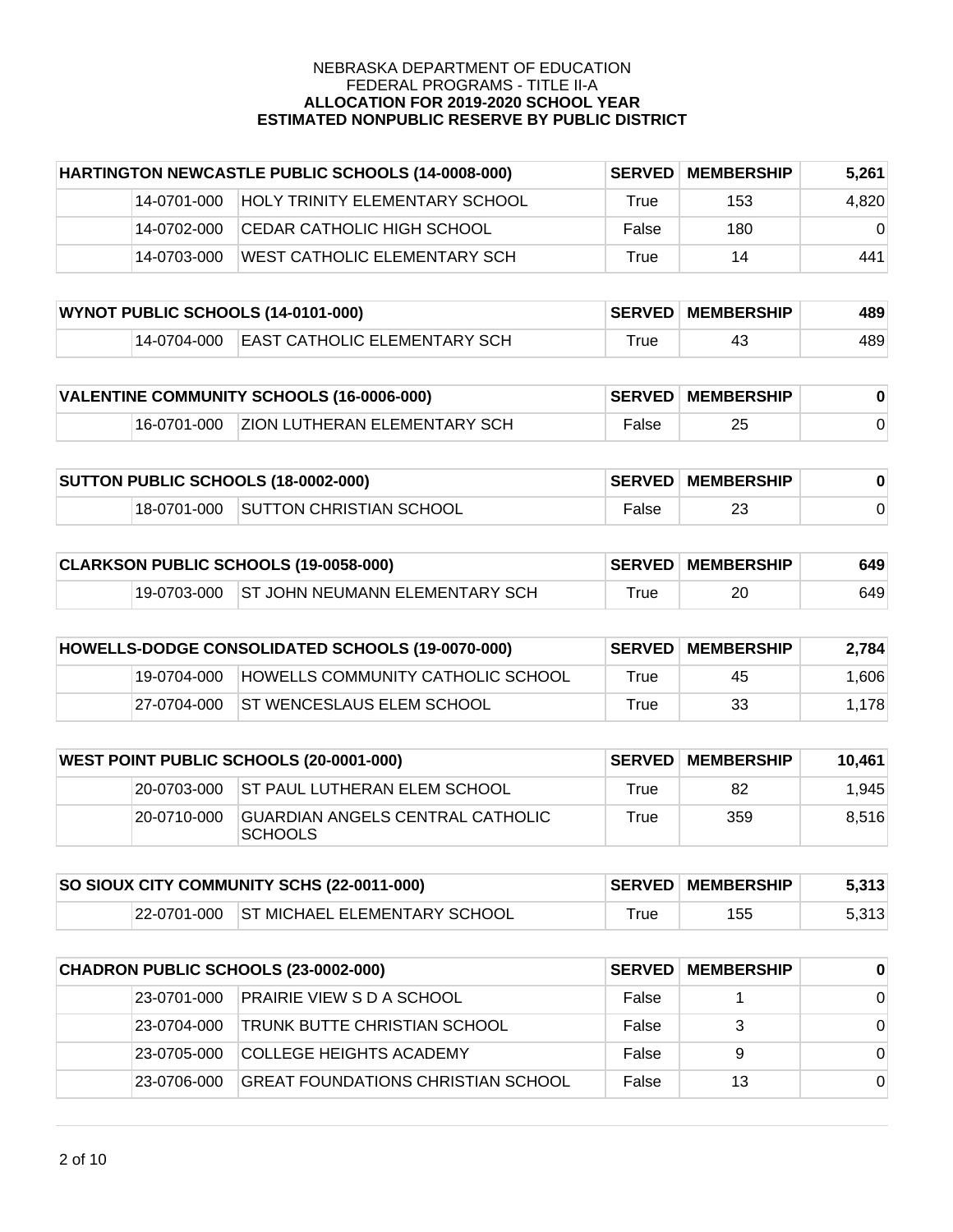| <b>FREMONT PUBLIC SCHOOLS (27-0001-000)</b> |             | <b>SERVED</b>                        | <b>MEMBERSHIP</b> | 18.313 |       |
|---------------------------------------------|-------------|--------------------------------------|-------------------|--------|-------|
|                                             | 27-0701-000 | IARCHBISHOP BERGAN SCHOOL            | True              | 177    | 5,778 |
|                                             | 27-0702-000 | <b>TRINITY LUTHERAN ELEM SCHOOLS</b> | True              | 134    | 4.374 |
|                                             | 27-0706-000 | <b>ARCHBISHOP BERGAN ELEMENTARY</b>  | True              | 250    | 8.161 |

| OMAHA PUBLIC SCHOOLS (28-0001-000) |                                       | <b>SERVED</b> | <b>MEMBERSHIP</b> | 409,376     |
|------------------------------------|---------------------------------------|---------------|-------------------|-------------|
| 28-0702-000                        | <b>JESUIT ACADEMY</b>                 | True          | 77                | 3,395       |
| 28-0706-000                        | <b>BROWNELL TALBOT SCHOOLS</b>        | <b>True</b>   | 391               | 17,239      |
| 28-0707-000                        | PHOENIX ACADEMY DAY SCHOOL            | <b>True</b>   | 104               | 4,585       |
| 28-0709-000                        | ALL SAINTS CATHOLIC SCHOOL            | <b>True</b>   | 147               | 6,481       |
| 28-0716-000                        | <b>DUCHESNE ACADEMY</b>               | <b>True</b>   | 330               | 14,550      |
| 28-0718-000                        | <b>GETHSEMANE LUTHERAN ELEMENTARY</b> | <b>True</b>   | 83                | 3,659       |
| 28-0719-000                        | <b>GOOD SHEPHERD ELEMENTARY SCH</b>   | <b>True</b>   | 65                | 2,866       |
| 28-0720-000                        | <b>HOLY CROSS CATHOLIC SCHOOL</b>     | <b>True</b>   | 349               | 15,387      |
| 28-0722-000                        | HOLY NAME ELEMENTARY SCHOOL           | <b>True</b>   | 222               | 9,788       |
| 28-0725-000                        | <b>MADONNA SCHOOL</b>                 | <b>True</b>   | 37                | 1,631       |
| 28-0726-000                        | <b>MARIAN HIGH SCHOOL</b>             | <b>True</b>   | 703               | 30,995      |
| 28-0729-000                        | ST VINCENT DE PAUL ELEMENTARY         | <b>True</b>   | 767               | 33,817      |
| 28-0730-000                        | <b>MERCY HIGH SCHOOL</b>              | <b>True</b>   | 363               | 16,005      |
| 28-0731-000                        | MONTESSORI EDUCATIONAL CNTRS          | False         | 6                 | $\mathbf 0$ |
| 28-0736-000                        | OUR LADY OF LOURDES ELEM SCH          | <b>True</b>   | 281               | 12,389      |
| 28-0737-000                        | MONTESSORI LEARN CTR OF DUNDEE        | False         | $\mathbf 0$       | $\mathbf 0$ |
| 28-0740-000                        | RONCALLI CATHOLIC HIGH SCHOOL         | True          | 376               | 16,578      |
| 28-0741-000                        | SACRED HEART ELEMENTARY SCHOOL        | <b>True</b>   | 147               | 6,481       |
| 28-0746-000                        | ST BERNARD ELEMENTARY SCHOOL          | <b>True</b>   | 143               | 6,305       |
| 28-0748-000                        | ST CECILIA CATHEDRAL SCHOOL           | <b>True</b>   | 307               | 13,536      |
| 28-0752-000                        | ST JAMES-SETON ELEMENTARY SCH         | <b>True</b>   | 434               | 19,135      |
| 28-0754-000                        | CONCORDIA LUTHERAN SCHOOLS OF OMAHA   | True          | 543               | 23,941      |
| 28-0755-000                        | ST MARGARET MARY ELEM SCHOOL          | <b>True</b>   | 554               | 24,426      |
| 28-0759-000                        | STS PETER & PAUL ELEM SCHOOL          | <b>True</b>   | 274               | 12,081      |
| 28-0760-000                        | ST PHILIP NERI ELEM SCHOOL            | True          | 129               | 5,688       |
| 28-0763-000                        | ST ROBERT BELLARMINE ELEM             | <b>True</b>   | 519               | 22,883      |
| 28-0765-000                        | ST THOMAS MORE ELEM SCHOOL            | True          | 350               | 15,432      |
| 28-0767-000                        | OMAHA CHRISTIAN ACADEMY               | <b>True</b>   | 244               | 10,758      |
| 28-0775-000                        | NELSON MANDELA ELEMENTARY             | <b>True</b>   | 226               | 9,964       |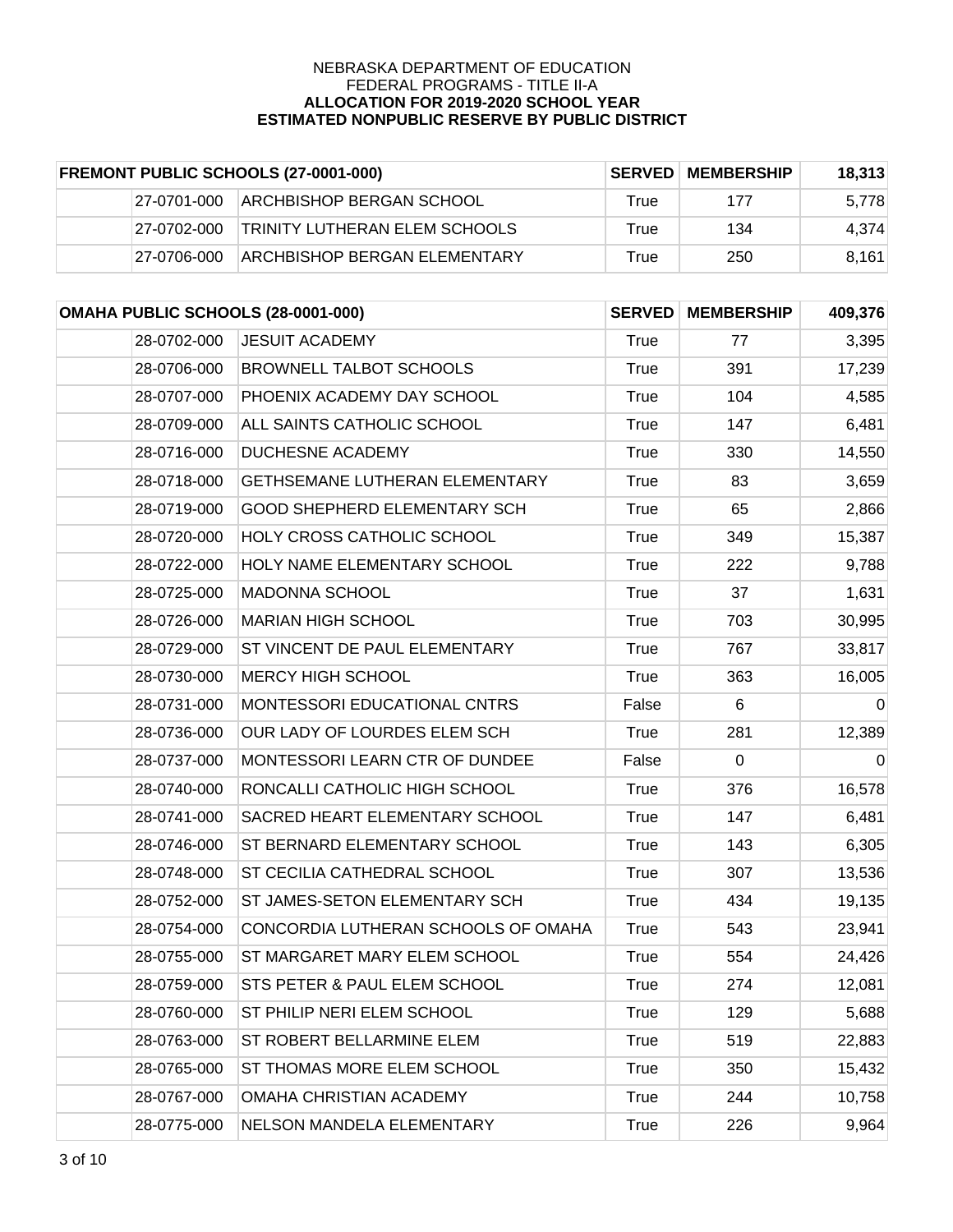| 28-0776-000 | <b>FRIEDEL JEWISH ACADEMY</b> | True | 46  | 2,028  |
|-------------|-------------------------------|------|-----|--------|
| 28-0790-000 | MONTESSORI PARENT'S CO-OP     | True | 20  | 882    |
| 28-0796-000 | OMAHA STREET SCHOOL           | True | 28  | 1,235  |
| 77-0702-000 | ST BERNADETTE ELEMENTARY SCH  | True | 234 | 10,317 |
| 77-0703-000 | DANIEL J GROSS CATHOLIC HIGH  | True | 409 | 18,033 |
| 77-0713-000 | CORNERSTONE CHRISTIAN SCHOOLS | True | 383 | 16,886 |

| ELKHORN PUBLIC SCHOOLS (28-0010-000) |              | <b>SERVED</b>                         | <b>MEMBERSHIP</b> | 6,665 |       |
|--------------------------------------|--------------|---------------------------------------|-------------------|-------|-------|
|                                      | 28-0723-000  | <b>ST PATRICK'S CATHOLIC SCHOOL</b>   | True              | 697   | 4,880 |
|                                      | 128-0733-000 | MT MICHAEL BENEDICTINE H S            | True              | 237   | 1.659 |
|                                      | 28-0766-000  | ALLELUIA! KINDERGARTEN AND PRESCHOOLS | True              | 6     | 42    |
|                                      | 28-0782-000  | LA BELLA VITA MONTESSORI SCHOOL, LLC  | True              | 12    | 84    |

| MILLARD PUBLIC SCHOOLS (28-0017-000) |             | <b>SERVED</b>                       | <b>MEMBERSHIP</b> | 35,779 |       |
|--------------------------------------|-------------|-------------------------------------|-------------------|--------|-------|
|                                      | 28-0703-000 | <b>BOYS TOWN SCHOOLS</b>            | True              | 298    | 3,893 |
|                                      | 28-0708-000 | <b>ST STEPHEN THE MARTYR SCHOOL</b> | True              | 622    | 8,125 |
|                                      | 28-0749-000 | ISKUTT CATHOLIC HIGH SCHOOL         | True              | 735    | 9,601 |
|                                      | 28-0780-000 | <b>LIFEGATE CHRISTIAN SCHOOL</b>    | True              | 333    | 4,350 |
|                                      | 28-0791-000 | <b>ST WENCESLAUS SCHOOL</b>         | True              | 751    | 9,810 |

| <b>RALSTON PUBLIC SCHOOLS (28-0054-000)</b> |  |                                         | <b>SERVED MEMBERSHIP</b> | 9,027 |       |
|---------------------------------------------|--|-----------------------------------------|--------------------------|-------|-------|
|                                             |  | 28-0751-000 ST GERALD ELEMENTARY SCHOOL | $r$ rue                  | 351   | 9,027 |

| BENNINGTON PUBLIC SCHOOLS (28-0059-000) |  | <b>SERVED MEMBERSHIP</b>          | 215 |  |
|-----------------------------------------|--|-----------------------------------|-----|--|
|                                         |  | 28-0768-000 LEGACY PRIMARY SCHOOL |     |  |

| <b>WESTSIDE COMMUNITY SCHOOLS (28-0066-000)</b> |             | <b>SERVED</b>                        | <b>MEMBERSHIP</b> | 33,830 |          |
|-------------------------------------------------|-------------|--------------------------------------|-------------------|--------|----------|
|                                                 | 28-0711-000 | <b>CHILDREN'S ROOM</b>               | True              | 71     | 916      |
|                                                 | 28-0712-000 | CHRIST THE KING CATHOLIC SCH         | True              | 340    | 4,385    |
|                                                 | 28-0713-000 | <b>CREIGHTON PREPARATORY SCHOOL</b>  | True              | 1014   | 13,078   |
|                                                 | 28-0727-000 | MARY OUR QUEEN ELEM SCHOOL           | True              | 500    | 6,449    |
|                                                 | 28-0728-000 | OMAHA MEMORIAL SCHOOL OF S D A       | False             | 35     | $\Omega$ |
|                                                 | 28-0753-000 | ST JOAN OF ARC ELEMENTARY SCH        | True              | 86     | 1,109    |
|                                                 | 28-0761-000 | <b>ST PIUS X / ST LEO ELEMENTARY</b> | True              | 612    | 7,893    |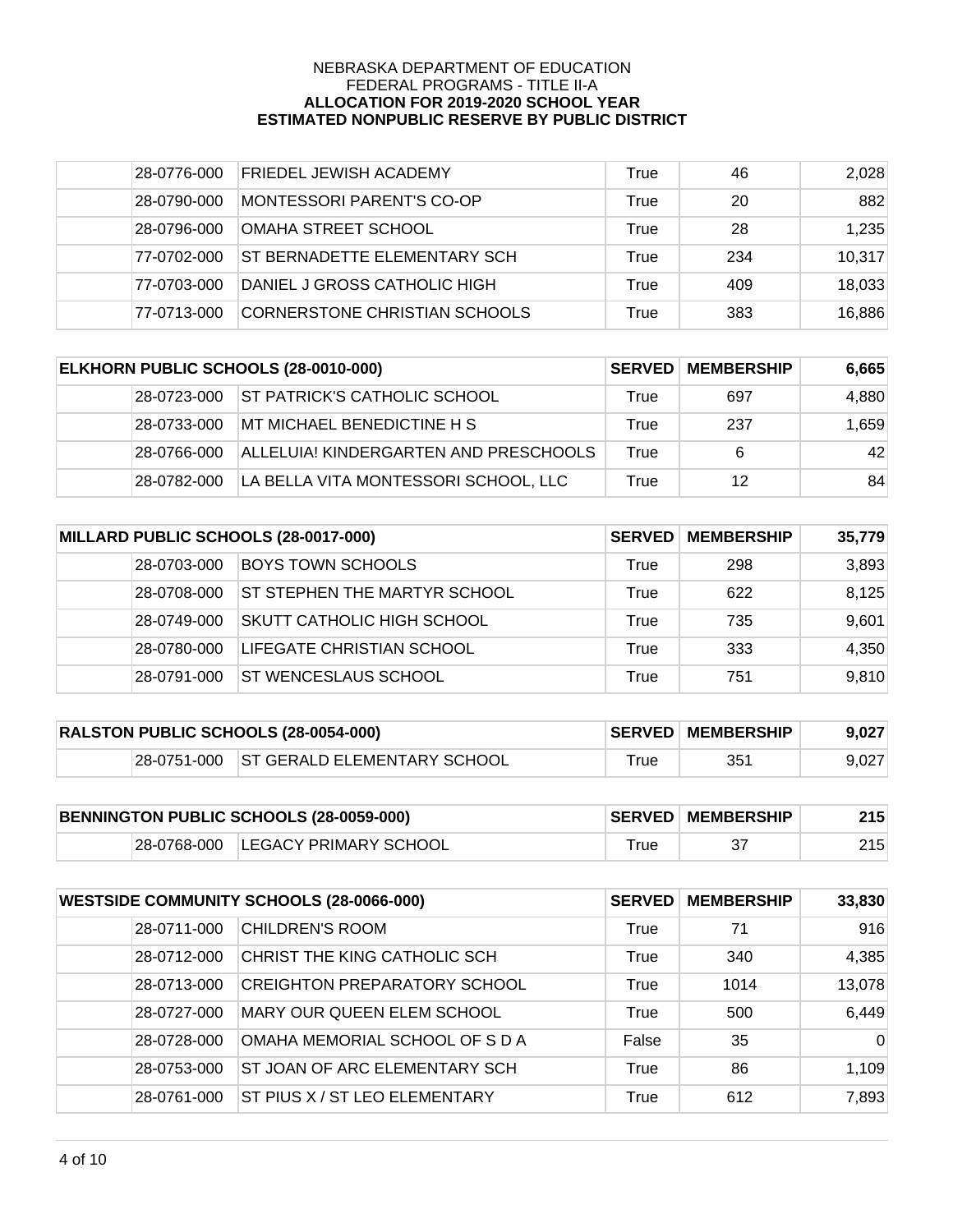| BEATRICE PUBLIC SCHOOLS (34-0015-000) |             |                                         | <b>SERVED MEMBERSHIP</b> | 4.095 |       |
|---------------------------------------|-------------|-----------------------------------------|--------------------------|-------|-------|
|                                       |             | 34-0701-000 ST JOSEPH ELEMENTARY SCHOOL | True                     | 59    | 1.738 |
|                                       | 34-0702-000 | <b>ST PAUL'S LUTHERAN ELEM SCHOOL</b>   | True                     | 80    | 2.357 |

| <b>GRAND ISLAND PUBLIC SCHOOLS (40-0002-000)</b> |             | <b>SERVED</b>                       | <b>MEMBERSHIP</b> | 17,114 |          |
|--------------------------------------------------|-------------|-------------------------------------|-------------------|--------|----------|
|                                                  | 40-0701-000 | CENTRAL CATHOLIC SCHOOLS            | True              | 275    | 9,704    |
|                                                  | 40-0704-000 | TRINITY LUTHERAN ELEM SCHOOL        | True              | 141    | 4,976    |
|                                                  | 40-0705-000 | PLATTE VALLEY SDA ELEMENTARY SCHOOL | True              | 12     | 423      |
|                                                  | 40-0708-000 | GRAND ISLAND CHRISTIAN SCHOOL       | False             | 15     | $\Omega$ |
|                                                  | 40-0711-000 | HEARTLAND LUTHERAN HIGH SCHOOL      | True              | 57     | 2.011    |

| HAMPTON PUBLIC SCHOOL (41-0091-000) |             |                              | <b>SERVED MEMBERSHIP</b> | 317 |  |
|-------------------------------------|-------------|------------------------------|--------------------------|-----|--|
|                                     | 41-0702-000 | HAMPTON LUTHERAN ELEM SCHOOL | ™rue                     | 28  |  |

| O'NEILL PUBLIC SCHOOLS (45-0007-000) |                               |            | <b>SERVED MEMBERSHIP</b> | 5,566 |
|--------------------------------------|-------------------------------|------------|--------------------------|-------|
|                                      | 45-0701-000 ST MARY'S SCHOOLS | $\tau$ rue | 192                      | 5,566 |

| <b>WEST HOLT PUBLIC SCHOOLS (45-0239-000)</b> |  |                                           | <b>SERVED MEMBERSHIP</b> | 985 |     |
|-----------------------------------------------|--|-------------------------------------------|--------------------------|-----|-----|
|                                               |  | 45-0703-000 ST JOSEPH'S ELEMENTARY SCHOOL | $^{\mathsf{r}}$ rue      | 38  | 985 |

| CENTURA PUBLIC SCHOOLS (47-0100-000) |  |                                            | <b>SERVED MEMBERSHIP</b> |  |  |
|--------------------------------------|--|--------------------------------------------|--------------------------|--|--|
|                                      |  | 40-0707-000 NEW HOPE CHRISTIAN ELEM SCHOOL | False                    |  |  |

| <b>TRI COUNTY PUBLIC SCHOOLS (48-0300-000)</b> |  |                                            | <b>SERVED MEMBERSHIP</b> | 1.007 |       |
|------------------------------------------------|--|--------------------------------------------|--------------------------|-------|-------|
|                                                |  | 48-0702-000 ST PAUL'S LUTHERAN ELEM SCHOOL | ™rue                     | 60    | 1.007 |

| JOHNSON CO CENTRAL PUBLIC SCHS (49-0050-000) |  |                                         | <b>SERVED MEMBERSHIP</b> | 522 |     |
|----------------------------------------------|--|-----------------------------------------|--------------------------|-----|-----|
|                                              |  | 49-0702-000 ST ANDREW ELEMENTARY SCHOOL | $\tau$ rue               |     | 522 |

| OGALLALA PUBLIC SCHOOLS (51-0001-000) |             | <b>SERVED</b>                   | <b>MEMBERSHIP</b> | 2.482 |       |
|---------------------------------------|-------------|---------------------------------|-------------------|-------|-------|
|                                       | 51-0701-000 | IST LUKE ELEMENTARY SCHOOL      | True              | 32    | 1,281 |
|                                       | 51-0702-000 | IST PAUL'S LUTHERAN ELEM SCHOOL | True              | 30    | 1.201 |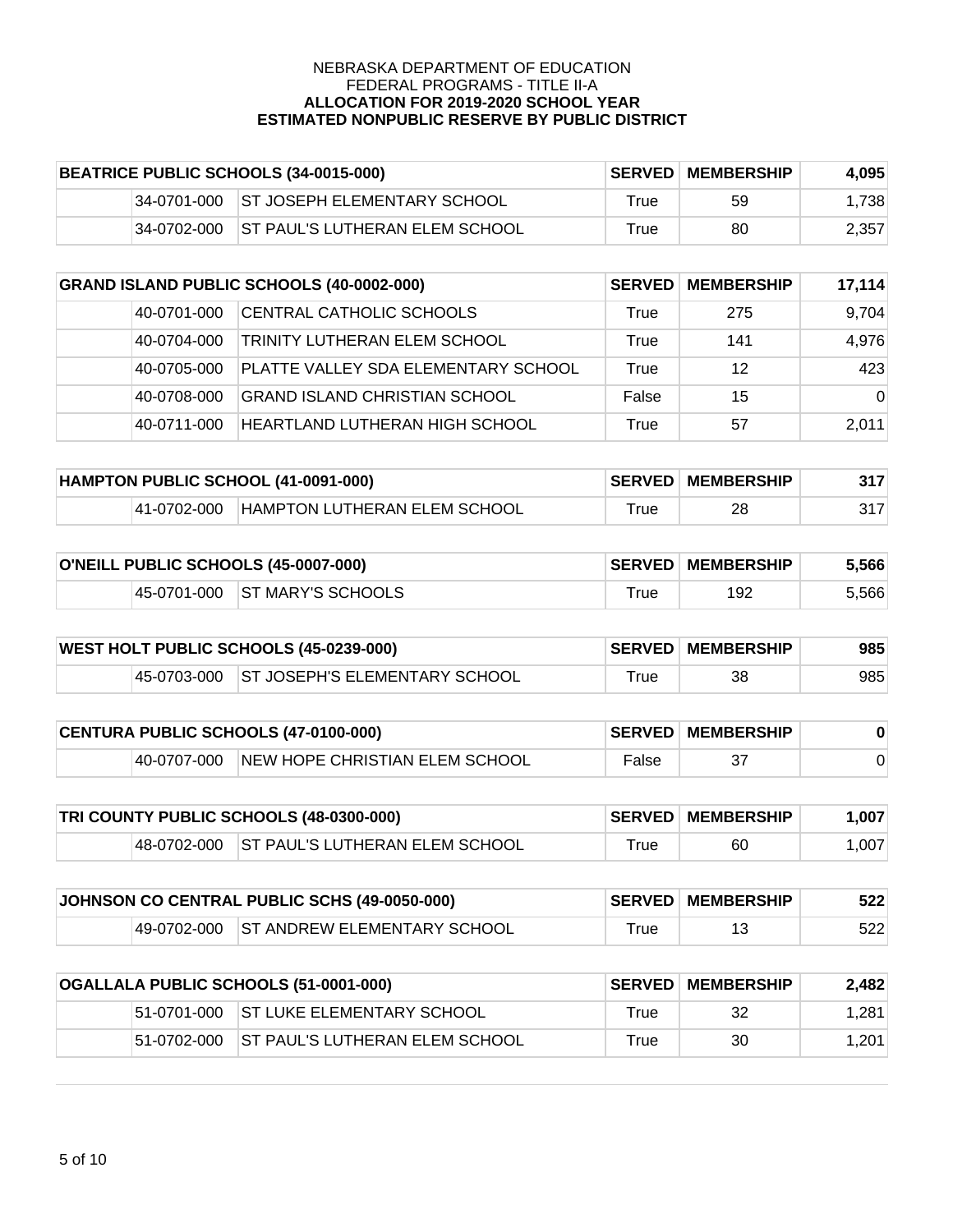| <b>CREIGHTON COMMUNITY PUBLIC SCHOOLS (54-0013-000)</b> |  |                                           | <b>SERVED MEMBERSHIP</b> | 838 |     |
|---------------------------------------------------------|--|-------------------------------------------|--------------------------|-----|-----|
|                                                         |  | 154-0701-000 IST LUDGER ELEMENTARY SCHOOL | rue                      |     | 838 |

| <b>CROFTON COMMUNITY SCHOOLS (54-0096-000)</b> |  |                                         | <b>SERVED MEMBERSHIP</b>     | 3.179 |       |
|------------------------------------------------|--|-----------------------------------------|------------------------------|-------|-------|
|                                                |  | 54-0702-000 ST ROSE OF LIMA ELEM SCHOOL | $\mathsf{^{\mathsf{T}}}$ rue |       | 3,179 |

| LINCOLN PUBLIC SCHOOLS (55-0001-000) |                                                  | <b>SERVED</b> | <b>MEMBERSHIP</b> | 139,925  |
|--------------------------------------|--------------------------------------------------|---------------|-------------------|----------|
| 55-0701-000                          | BLESSED SACRAMENT CATHOLIC ELEM<br><b>SCHOOL</b> | <b>True</b>   | 151               | 3,628    |
| 55-0702-000                          | MESSIAH LUTHERAN ELEMENTARY SCHOOL               | <b>True</b>   | 135               | 3,243    |
| 55-0703-000                          | CATHEDRAL OF RISEN CHRIST ELEM                   | True          | 328               | 7,880    |
| 55-0704-000                          | LINCOLN CHRISTIAN SCHOOLS                        | True          | 622               | 14,944   |
| 55-0706-000                          | LINCOLN LUTHERAN MS/SR HIGH                      | True          | 327               | 7,856    |
| 55-0707-000                          | PIUS X HIGH SCHOOL                               | True          | 1211              | 29,095   |
| 55-0708-000                          | SACRED HEART ELEM SCHOOL                         | False         | 138               | $\Omega$ |
| 55-0709-000                          | <b>COLLEGE VIEW ACADEMY</b>                      | <b>True</b>   | 238               | 5,718    |
| 55-0711-000                          | <b>GEORGE STONE ELEMENTARY S D A</b>             | True          | 22                | 529      |
| 55-0712-000                          | ST JOHN'S ELEMENTARY SCHOOL                      | True          | 349               | 8,385    |
| 55-0713-000                          | ST MARK ELEMENTARY SCHOOL                        | <b>True</b>   | 45                | 1,081    |
| 55-0714-000                          | ST MARY'S ELEMENTARY SCHOOL                      | False         | 126               | $\Omega$ |
| 55-0715-000                          | ST PATRICK CATHOLIC SCHOOL                       | True          | 139               | 3,340    |
| 55-0716-000                          | ST TERESA ELEMENTARY SCHOOL                      | <b>True</b>   | 229               | 5,502    |
| 55-0717-000                          | TRINITY LUTHERAN ELEM SCHOOL                     | True          | 65                | 1,562    |
| 55-0719-000                          | ST JOSEPH'S CATHOLIC SCHOOL                      | <b>True</b>   | 453               | 10,884   |
| 55-0728-000                          | <b>FAITH LUTHERAN SCHOOL</b>                     | <b>True</b>   | 114               | 2,739    |
| 55-0734-000                          | TRINITY KINDERGARTEN PROGRAM                     | False         | 14                | $\Omega$ |
| 55-0745-000                          | CHILDREN'S CIRCLE MONTESSORI                     | False         | $\overline{7}$    | $\Omega$ |
| 55-0753-000                          | ST PETER'S CATHOLIC SCHOOL                       | <b>True</b>   | 373               | 8,962    |
| 55-0754-000                          | CHILD VIEW MONTESSORI                            | False         | 8                 | $\Omega$ |
| 55-0755-000                          | PARKVIEW CHRISTIAN SCHOOLS                       | True          | 120               | 2,883    |
| 55-0758-000                          | NORTH AMERICAN MARTYRS SCHOOL                    | <b>True</b>   | 502               | 12,061   |
| 55-0762-000                          | GOOD SHEPHERD LUTHERAN SCHOOL                    | True          | 14                | 336      |
| 55-0764-000                          | CHRIST ELEMENTARY SCHOOL                         | True          | 134               | 3,219    |
| 55-0766-000                          | ST MICHAEL CATHOLIC SCHOOL                       | True          | 253               | 6,078    |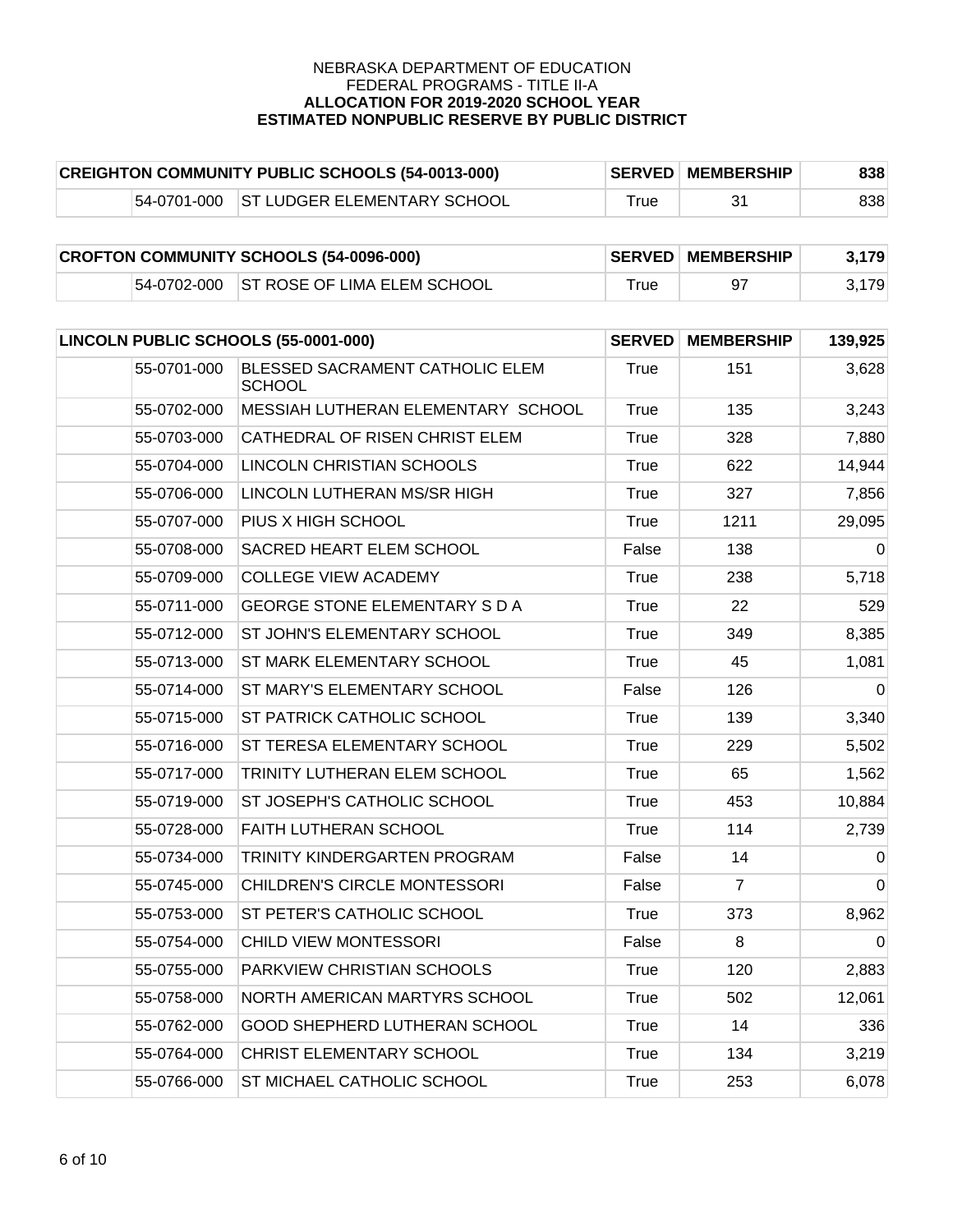| <b>WAVERLY SCHOOL DISTRICT 145 (55-0145-000)</b> |             |                    | <b>SERVED MEMBERSHIP</b> | 265 |     |
|--------------------------------------------------|-------------|--------------------|--------------------------|-----|-----|
|                                                  | 55-0720-000 | VILLA MARIE SCHOOL | $T$ rue                  |     | 265 |

| <b>NORRIS SCHOOL DIST 160 (55-0160-000)</b> |             |                                          | <b>SERVED MEMBERSHIP</b> |    |  |
|---------------------------------------------|-------------|------------------------------------------|--------------------------|----|--|
|                                             |             | 55-0743-000 PRAIRIE HILL LEARNING CENTER | False                    | 57 |  |
|                                             | 55-0759-000 | BERNIKLAU ED SOLUTIONS TEAM              | False                    | 16 |  |

| <b>NORTH PLATTE PUBLIC SCHOOLS (56-0001-000)</b> |             | <b>SERVED</b>                          | <b>MEMBERSHIP</b> | 12.449 |        |
|--------------------------------------------------|-------------|----------------------------------------|-------------------|--------|--------|
|                                                  | 56-0701-000 | <b>JOUR REDEEMER LUTHERAN ELEM SCH</b> | True              | 47     | 1,504  |
|                                                  | 56-0702-000 | INORTH PLATTE CATHOLIC SCHOOLS         | True              | 342    | 10.945 |

| <b>MADISON PUBLIC SCHOOLS (59-0001-000)</b> |             |                                            | <b>SERVED MEMBERSHIP</b> | 2,694 |       |
|---------------------------------------------|-------------|--------------------------------------------|--------------------------|-------|-------|
|                                             |             | 59-0702-000 ST LEONARD'S ELEMENTARY SCHOOL | $T$ rue                  | 27    | 1.102 |
|                                             | 59-0703-000 | TRINITY LUTHERAN ELEM SCHOOL               | True                     | 39    | 1.592 |

| <b>NORFOLK PUBLIC SCHOOLS (59-0002-000)</b> |             | <b>SERVED</b>                         | <b>MEMBERSHIP</b> | 29,074 |        |
|---------------------------------------------|-------------|---------------------------------------|-------------------|--------|--------|
|                                             | 59-0704-000 | NORFOLK CATHOLIC SCHOOLS              | True              | 548    | 16,028 |
|                                             | 59-0706-000 | CHRIST LUTHERAN ELEM SCHOOL           | True              | 236    | 6,903  |
|                                             | 59-0707-000 | <b>ST PAUL'S LUTHERAN ELEM SCHOOL</b> | True              | 80     | 2,340  |
|                                             | 59-0714-000 | LUTHERAN HIGH NORTHEAST               | True              | 115    | 3,364  |
|                                             | 90-0701-000 | TRINITY LUTHERAN SCHOOLS              | True              | 15     | 439    |

| BATTLE CREEK PUBLIC SCHOOLS (59-0005-000) |  |                                          | <b>SERVED MEMBERSHIP</b> | 3,205 |       |
|-------------------------------------------|--|------------------------------------------|--------------------------|-------|-------|
|                                           |  | 59-0708-000 ST JOHN LUTHERAN ELEM SCHOOL | $\tau$ rue               | 128   | 3.205 |

| CENTRAL CITY PUBLIC SCHOOLS (61-0004-000) |  |                                        | <b>SERVED MEMBERSHIP</b> | 4,952 |       |
|-------------------------------------------|--|----------------------------------------|--------------------------|-------|-------|
|                                           |  | 61-0701-000 NEBRASKA CHRISTIAN SCHOOLS | True                     | 210   | 4,952 |

| NEBRASKA CITY PUBLIC SCHOOLS (66-0111-000) |             |                                | <b>SERVED MEMBERSHIP</b> | 7.927 |       |
|--------------------------------------------|-------------|--------------------------------|--------------------------|-------|-------|
|                                            | 66-0701-000 | INEBRASKA CITY LOURDES CENTRAL | ™rue                     | 320   | 7,927 |

| HOLDREGE PUBLIC SCHOOLS (69-0044-000) |             |                             | <b>SERVED MEMBERSHIP</b> | 779 |      |
|---------------------------------------|-------------|-----------------------------|--------------------------|-----|------|
|                                       | 69-0705-000 | IALL SAINTS CATHOLIC SCHOOL | ™rue                     | 30  | 7791 |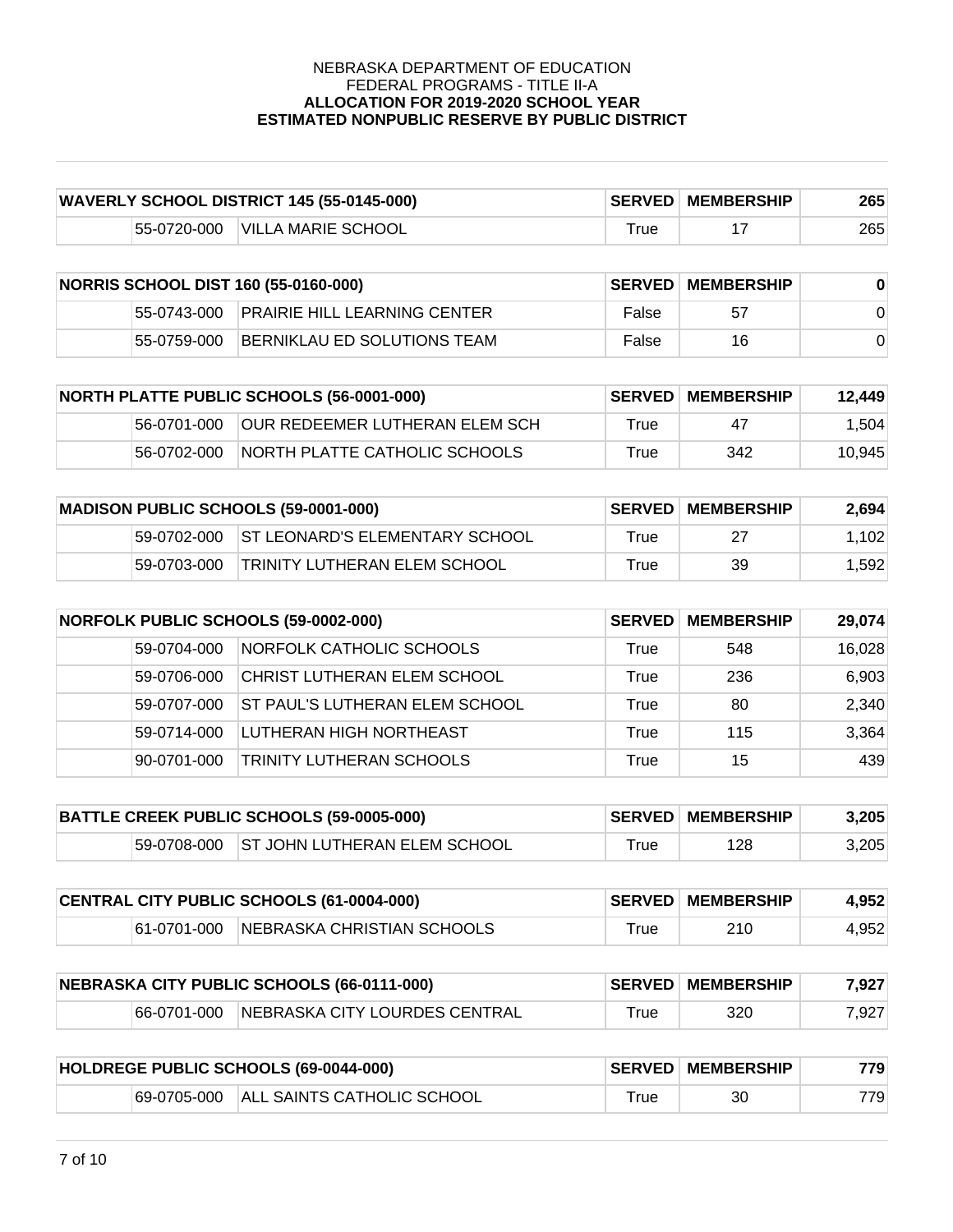| PIERCE PUBLIC SCHOOLS (70-0002-000) |             | <b>SERVED</b>                       | <b>MEMBERSHIP</b> | 1.683 |       |
|-------------------------------------|-------------|-------------------------------------|-------------------|-------|-------|
|                                     | 70-0701-000 | <b>ZION LUTHERAN ELEMENTARY SCH</b> | True              | 83    | 1.683 |
|                                     | 70-0703-000 | IMMANUEL LUTHERAN ELEM SCH          | False             |       |       |

| PLAINVIEW PUBLIC SCHOOLS (70-0005-000) |             |                                     | <b>SERVED MEMBERSHIP</b> | 1.526 |       |
|----------------------------------------|-------------|-------------------------------------|--------------------------|-------|-------|
|                                        | 70-0702-000 | <b>ZION LUTHERAN ELEMENTARY SCH</b> | True                     | 32    | 1,526 |

| <b>OSMOND COMMUNITY SCHOOLS (70-0542-000)</b> |  |                                       | <b>SERVED MEMBERSHIP</b> | 1.102 |       |
|-----------------------------------------------|--|---------------------------------------|--------------------------|-------|-------|
|                                               |  | 70-0705-000 ST MARY ELEMENTARY SCHOOL | $\mathsf{True}$          | 41    | 1,102 |

| COLUMBUS PUBLIC SCHOOLS (71-0001-000) |                                     | <b>SERVED</b> | <b>MEMBERSHIP</b> | 22,784 |
|---------------------------------------|-------------------------------------|---------------|-------------------|--------|
| 71-0701-000                           | IMMANUEL LUTHERAN ELEM SCHOOL       | True          | 160               | 3,574  |
| 71-0702-000                           | <b>ST ANTHONY ELEMENTARY SCHOOL</b> | True          | 97                | 2,167  |
| 71-0703-000                           | ST BONAVENTURE ELEM SCHOOL          | True          | 174               | 3,887  |
| 71-0704-000                           | ST ISIDORE ELEMENTARY SCHOOL        | True          | 200               | 4,467  |
| 71-0705-000                           | <b>SCOTUS CENTRAL CATHOLIC</b>      | True          | 350               | 7,818  |
| 71-0712-000                           | <b>COLUMBUS CHRISTIAN SCHOOL</b>    | True          | 39                | 871    |

| LAKEVIEW COMMUNITY SCHOOLS (71-0005-000) |             |                                          | <b>SERVED MEMBERSHIP</b> | 1,433 |     |
|------------------------------------------|-------------|------------------------------------------|--------------------------|-------|-----|
|                                          |             | 71-0710-000 ST JOHN LUTHERAN ELEM SCHOOL | True                     | 31    | 753 |
|                                          | 71-0711-000 | <b>ICHRIST LUTHERAN ELEMENTARY SCH</b>   | True                     | 28.   | 680 |

| HUMPHREY PUBLIC SCHOOLS (71-0067-000) |             | <b>SERVED</b>                  | MEMBERSHIP | 3.824 |       |
|---------------------------------------|-------------|--------------------------------|------------|-------|-------|
|                                       | 71-0706-000 | <b>HOLY FAMILY SCHOOLS</b>     | True       | 94    | 1.231 |
|                                       |             | 71-0708-000 ST FRANCIS SCHOOLS | True       | 198   | 2,593 |

| <b>OSCEOLA PUBLIC SCHOOLS (72-0019-000)</b> |  |                                          | <b>SERVED MEMBERSHIP</b> |  |  |
|---------------------------------------------|--|------------------------------------------|--------------------------|--|--|
|                                             |  | 72-0701-000 POLK COUNTY CHRISTIAN SCHOOL | False                    |  |  |

| HIGH PLAINS COMMUNITY SCHOOLS (72-0075-000) |             |                                | <b>SERVED MEMBERSHIP</b> | 412 |  |
|---------------------------------------------|-------------|--------------------------------|--------------------------|-----|--|
|                                             | 41-0701-000 | IIMMANUEL LUTHERAN ELEM SCHOOL | rue                      |     |  |

| MC COOK PUBLIC SCHOOLS (73-0017-000) |  |                                            | <b>SERVED MEMBERSHIP</b> |     |  |
|--------------------------------------|--|--------------------------------------------|--------------------------|-----|--|
|                                      |  | 73-0701-000 ST PATRICK'S ELEMENTARY SCHOOL | False                    | 129 |  |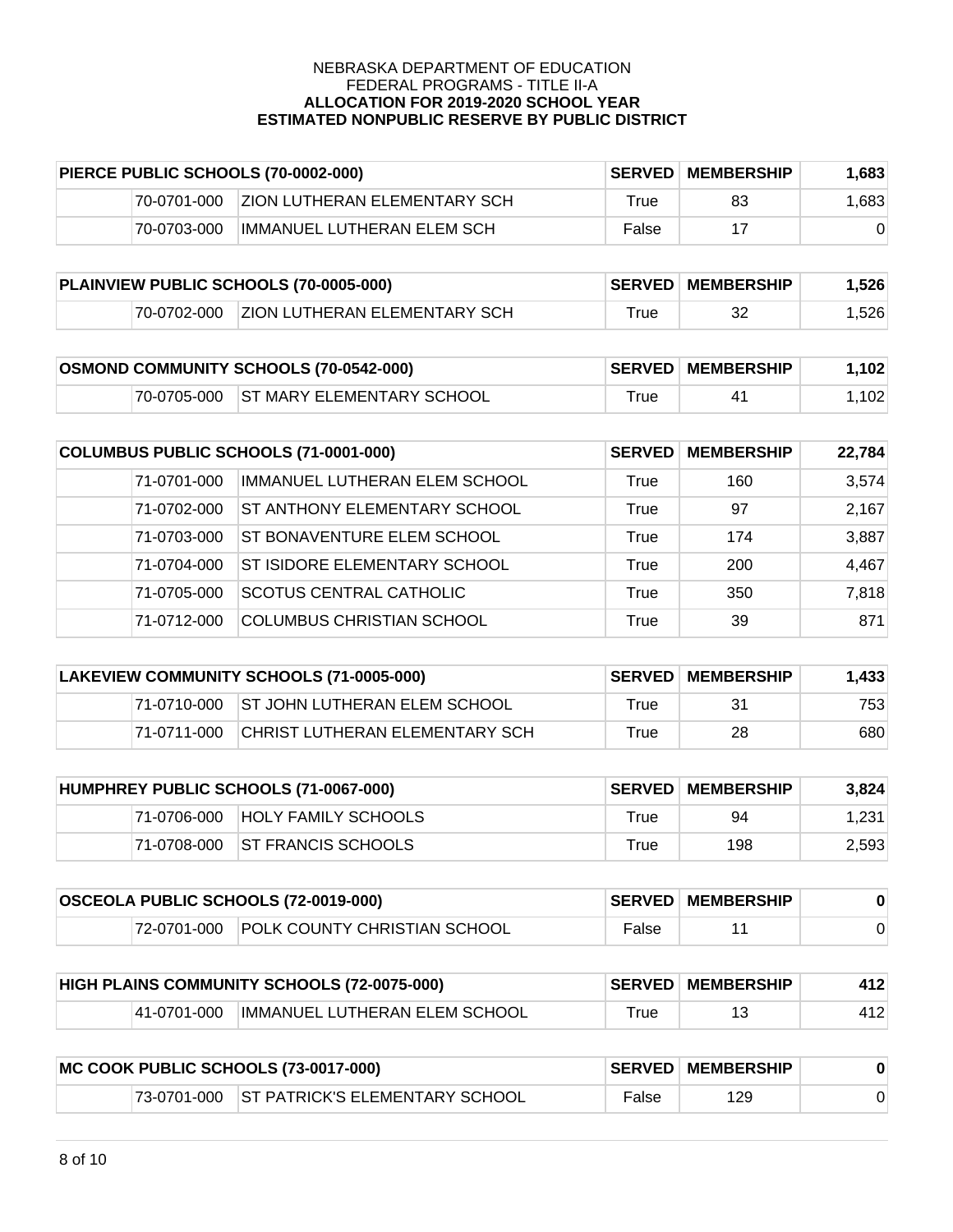|  | <b>FALLS CITY PUBLIC SCHOOLS (74-0056-000)</b> |            | <b>SERVED MEMBERSHIP</b> | 6,372 |
|--|------------------------------------------------|------------|--------------------------|-------|
|  | 74-0702-000 SACRED HEART SCHOOLS               | $\tau$ rue | 198                      | 6,372 |

| <b>CRETE PUBLIC SCHOOLS (76-0002-000)</b> |  |                                        | <b>SERVED MEMBERSHIP</b>     | 1.818 |      |
|-------------------------------------------|--|----------------------------------------|------------------------------|-------|------|
|                                           |  | 76-0701-000 ST JAMES ELEMENTARY SCHOOL | $\mathsf{^{\mathsf{T}}}$ rue |       | .818 |

| BELLEVUE PUBLIC SCHOOLS (77-0001-000) |              | <b>SERVED</b>                           | <b>MEMBERSHIP</b> | 5.987 |       |
|---------------------------------------|--------------|-----------------------------------------|-------------------|-------|-------|
|                                       |              | 177-0701-000 IST MARY ELEMENTARY SCHOOL | True              | 184   | 3,269 |
|                                       | 177-0706-000 | IST MATTHEW THE EVANGELIST SCH          | True              | 120   | 2,132 |
|                                       | 77-0721-000  | QUEST FORWARD ACADEMY OMAHA             | True              | 33    | 586   |

| PAPILLION LA VISTA COMMUNITY SCHOOLS (77-0027-000) |  |                                            | <b>SERVED MEMBERSHIP</b>     | 7,010 |       |
|----------------------------------------------------|--|--------------------------------------------|------------------------------|-------|-------|
|                                                    |  | 177-0705-000 ST COLUMBKILLE ELEMENTARY SCH | $\mathsf{^{\mathsf{T}}}$ rue | 511   | 7.010 |

| WAHOO PUBLIC SCHOOLS (78-0039-000) |             |                                       | <b>SERVED MEMBERSHIP</b> | 10.805 |       |
|------------------------------------|-------------|---------------------------------------|--------------------------|--------|-------|
|                                    | 78-0701-000 | <b>ST WENCESLAUS ELEMENTARY SCH</b>   | True                     | 266    | 4,798 |
|                                    | 78-0702-000 | IBISHOP NEUMANN HIGH SCHOOL           | True                     | 266    | 4,798 |
|                                    | 78-0703-000 | <b>ST JOHN NEPOMUCENE ELEM SCHOOL</b> | True                     | 67     | 1,209 |

| SCOTTSBLUFF PUBLIC SCHOOLS (79-0032-000) |             |                                    | <b>SERVED MEMBERSHIP</b> | 6.477 |       |
|------------------------------------------|-------------|------------------------------------|--------------------------|-------|-------|
|                                          | 79-0702-000 | <b>IST AGNES ELEMENTARY SCHOOL</b> | True                     | 94    | 3.624 |
|                                          | 79-0703-000 | VALLEY VIEW SDA CHRISITAN SCH      | True                     | 8     | 308   |
|                                          | 79-0705-000 | COMMUNITY CHRISTIAN SCHOOLS        | True                     | 66    | 2,545 |

| SEWARD PUBLIC SCHOOLS (80-0009-000) |             | <b>SERVED I</b>                        | <b>MEMBERSHIP</b> | 5,534 |       |
|-------------------------------------|-------------|----------------------------------------|-------------------|-------|-------|
|                                     |             | 80-0701-000 ST JOHN LUTHERAN SCHOOL    | True              | 182   | 3,636 |
|                                     | 80-0703-000 | IOUR REDEEMER LUTHERAN ELEM SCH        | True              | 41    | 819   |
|                                     | 80-0710-000 | <b>IST VINCENT DEPAUL CATHOLIC SCH</b> | True              | 54    | 1.079 |

| CENTENNIAL PUBLIC SCHOOLS (80-0567-000) |             | <b>SERVED</b>                              | <b>MEMBERSHIP</b> | 2,410 |       |
|-----------------------------------------|-------------|--------------------------------------------|-------------------|-------|-------|
|                                         |             | 80-0704-000 ST PAUL'S LUTHERAN ELEM SCHOOL | False             | 77    |       |
|                                         | 93-0703-000 | INEBRASKA EV LUTHERAN SCHOOLS              | True              | 103   | 2.410 |